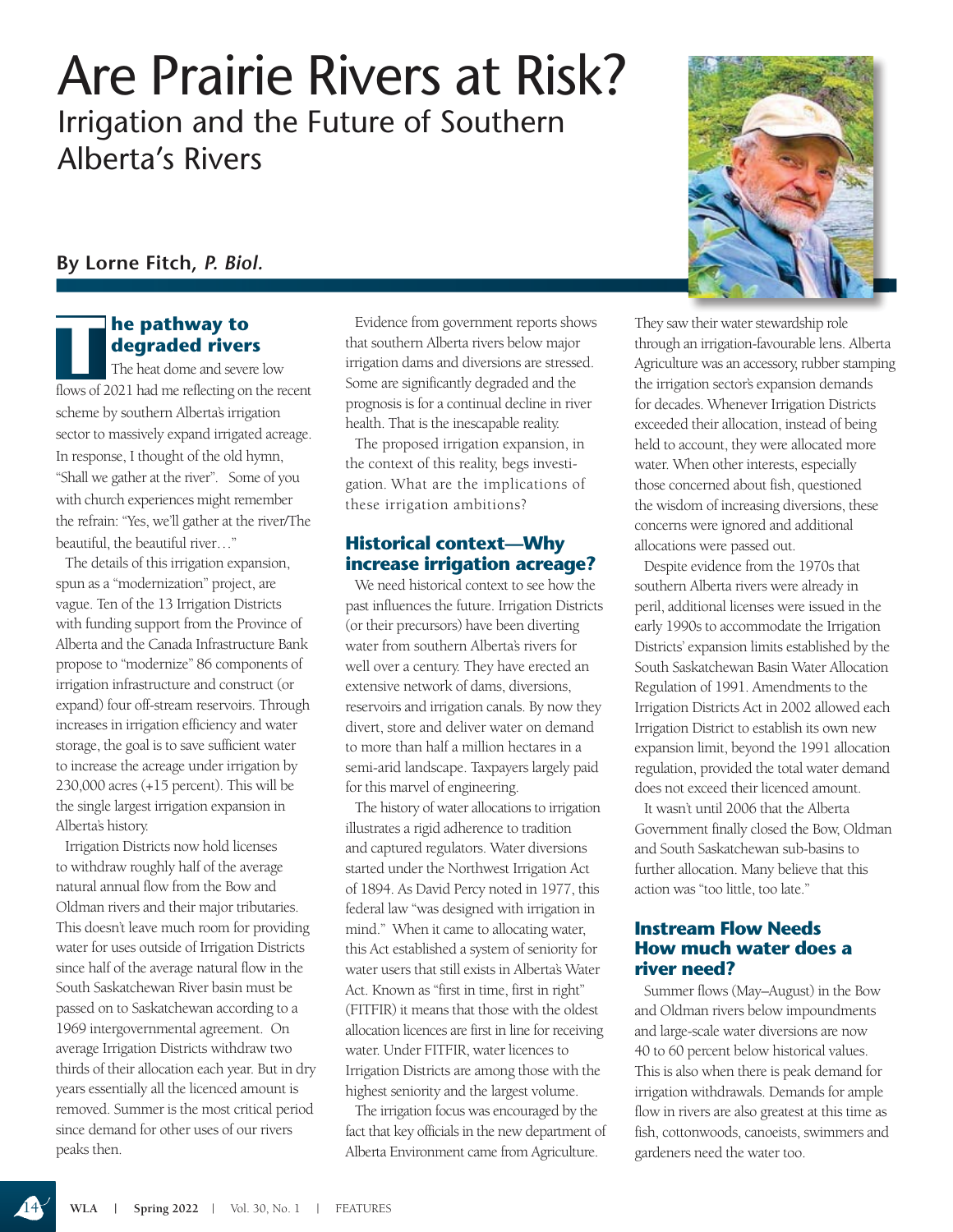

*Irrigation demands in summer create extremely low river flows, below ecological limits, risking aquatic life, fish and riparian habitats.* Photo © L.Fitch

Dr. Stewart Rood, Emeritus Professor at University of Lethbridge observed that, "Water budgeting that we based the allocation on was in the beginning of the 1900s which was naturally a very wet interval." All evidence suggests the future will not reflect the past, even though the past was used to allocate the water of tomorrow.

One way of managing the issues associated with intensifying irrigation withdrawals combined with declining river flows is to establish limits, real ecological limits, not arbitrary ones that can be stepped over when they impede expansion plans. An instream flow need (IFN) is a rigorous, science-based recommendation for the amount of water that should flow at any particular time to meet the objectives of river health.

Allan Locke, retired Provincial IFN Specialist, points out IFN recommendations are based on the natural variability in flow, since native biodiversity and ecological functions of rivers in southern Alberta have evolved under seasonal flow patterns. As an example, spring floods are essential to reset the ecological clock, providing new sediment bars for the seeds of cottonwood trees to establish themselves. Substrates of gravel are cleansed of sediment and new pools are created which are mandatory for aquatic life. Robust summer flows are required to

buffer against higher water temperatures and maintain dissolved oxygen levels.

Unfortunately for southern Alberta rivers, when considering actual river flows under current allocations and commitments, there isn't enough water left to meet ecologically -derived IFN values. Healthy rivers should have been the goal in the first place, but while many waited for the answer from proper IFN research, water managers in the government of Alberta were busy giving away the water that would have assured a measure of ecological integrity.

Our rivers, especially those in southern Alberta show the strain of over a century of careless development. Fisheries biologists had been pointing this out for decades but water managers seemed oblivious until a massive fish kill occurred on the Highwood River in 1977, caused by high water temperatures and exacerbated by excessive diversions. This incident (and others) should be putting irrigation diversions and inadequate instream flows into the broader public consciousness.

Still, there was very little action to limit irrigation diversions over the next 30 years. As an example of the foot-dragging, a retired fisheries biologist recalls bureaucrats not wanting the term "over-allocation" to be used in reports and presentations. Work on IFN

evaluations was not greeted with much enthusiasm by provincial water managers since it would not only provide a sense of limits, it would expose the fact that limits had already been exceeded.

The government of Alberta finally acknowledged in a 2006 report that the lower reaches of the Bow, Oldman and South Saskatchewan rivers were at least moderately impacted, some heavily impacted and a few degraded by water diversions *(Approved Water Management Plan for the South Saskatchewan River Basin [Alberta]).* All rivers impacted by irrigation withdrawals have aquatic environments believed to be in "a state of long-term declining health."

This 2006 plan recommended a water conservation objective (WCO) to protect river health of approximately 45 percent of natural flow. This was not based on IFN science but was all that might reasonably be achieved given high levels of water allocation. Recent analysis using historical flow records shows this inadequate target is seldom met 100 percent of the time in any given year for reaches below major irrigation dams and diversions and less than 70 percent of the time in drier than average years.

More disturbing is that 45 years of river flow records from the South Saskatchewan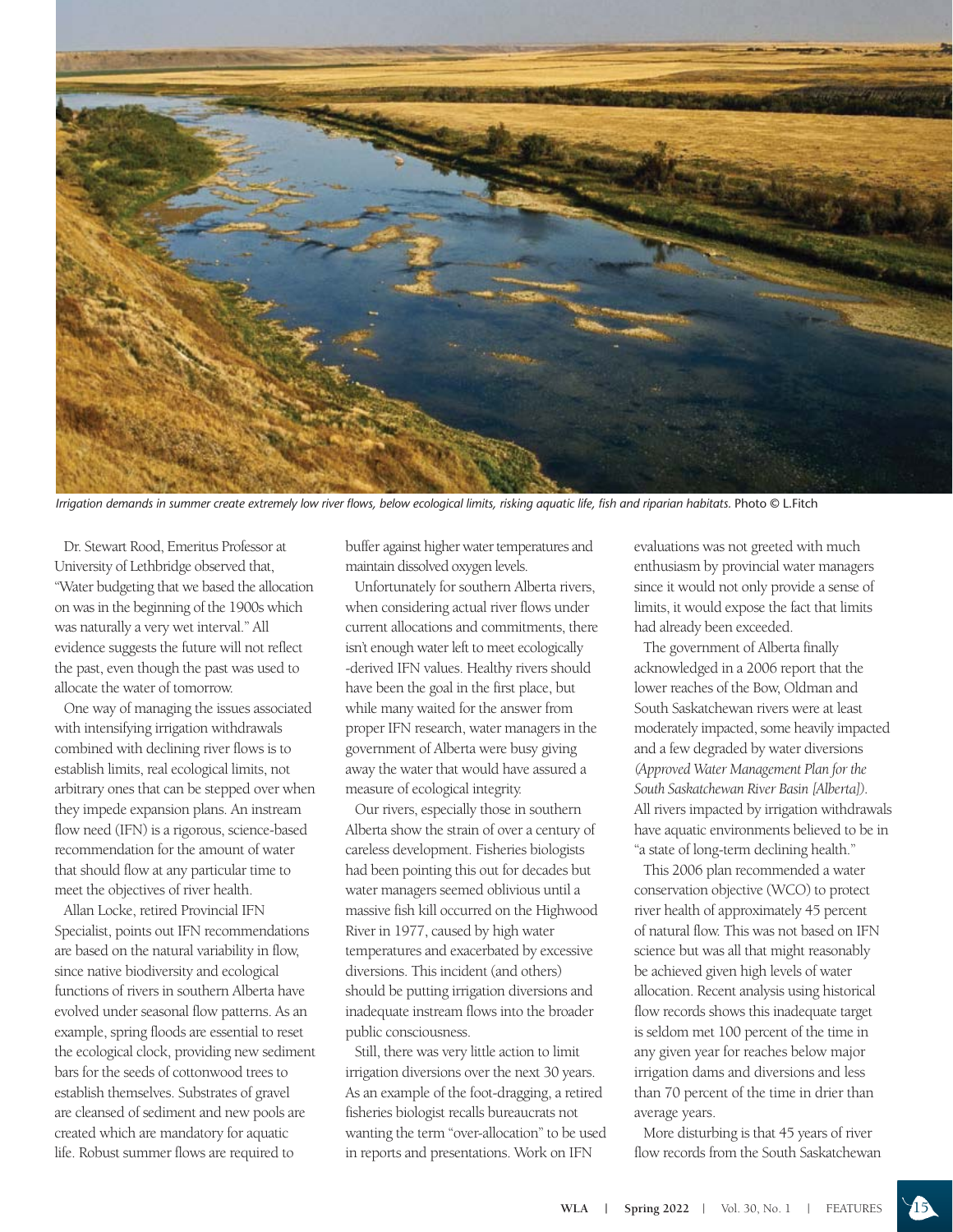River at Medicine Hat show the WCO is met only 40 percent to 70 percent of the time in the summer months (May to September). Because of liberal allocations of water to irrigation, actual flows are well below natural flows and the WCOs are rarely achieved.

When you've exceeded ecological limits with reckless water allocations and can't meet an IFN amount, all that's left are some administrative band-aids like water conservation objectives and instream objectives (IO) to give the impression our rivers are being managed to avoid ecosystem failure. These WCOs and IOs will not restore health to degraded rivers. In stark terms southern Alberta rivers are on life support, without enough water to guarantee a healthy, functioning ecosystem.

As a headwaters province Alberta also has responsibilities and legal agreements to allow enough water to pass our eastern border to Saskatchewan. This can provide an administrative ceiling on allocations within Alberta but as these become red-lined and exceeded for the Bow and Oldman watersheds, there is an increased reliance on the Red Deer River to make up the difference. This exacerbates river health issues on the Bow and Oldman systems.

Governments, both federal and provincial have failed in their stewardship responsibilities to manage the quantity and quality of waters under their jurisdictions for both current and future generations. Fundamental to that responsibility is ensuring sufficient water is retained in rivers, for all seasons, to sustain fish populations, riparian areas and overall riverine health and function.

#### **Climate change – Are we paying attention?**

Climate change scenarios suggest declines in natural annual flow will continue due to decreased snow accumulation, increased air temperatures and greater evaporation and evapotranspiration. This will lead to a decline in the glaciers that feed the headwaters of the Bow River. According to Dr. John Pomeroy, Canada Research Chair in Water Resources and Climate Change at the University of Saskatchewan, about 80 percent of flow in the Saskatchewan River basin comes from the Eastern Slopes, mostly from snowpack, making southern Alberta's rivers "very vulnerable to climate change."

Pomeroy reflects it is "important to look at the whole thing before expanding irrigation in one part or managing it differently in another part, and we're going to have to do that always with an eye to the mountains." Lessons from south of the border backstop this and need to be heeded. Over-allocation of water, coupled with drought in the Colorado River basin has led US governments to severely curtail water use by irrigators.

Recent modelling, using historical drought scenarios for water volume in the Oldman River at Lethbridge, suggests water needs would exceed supply. Water deficits for more than two years could not be mitigated by water stored in reservoirs, and provision of environmental instream flows would be further challenged. This demonstrates that building more reservoirs is, at best, a questionable adaptive strategy. Every bit of plumbing promises us we are ever closer to re-engineering our world into something it is not, and never will be—a place of abundant water. We kid ourselves if we think we can outwit nature instead of adapting to its realities.

*Climate change, with greater frequency and duration of droughts cannot be mitigated with irrigation reservoir storage.* Photo ©L. Fitch

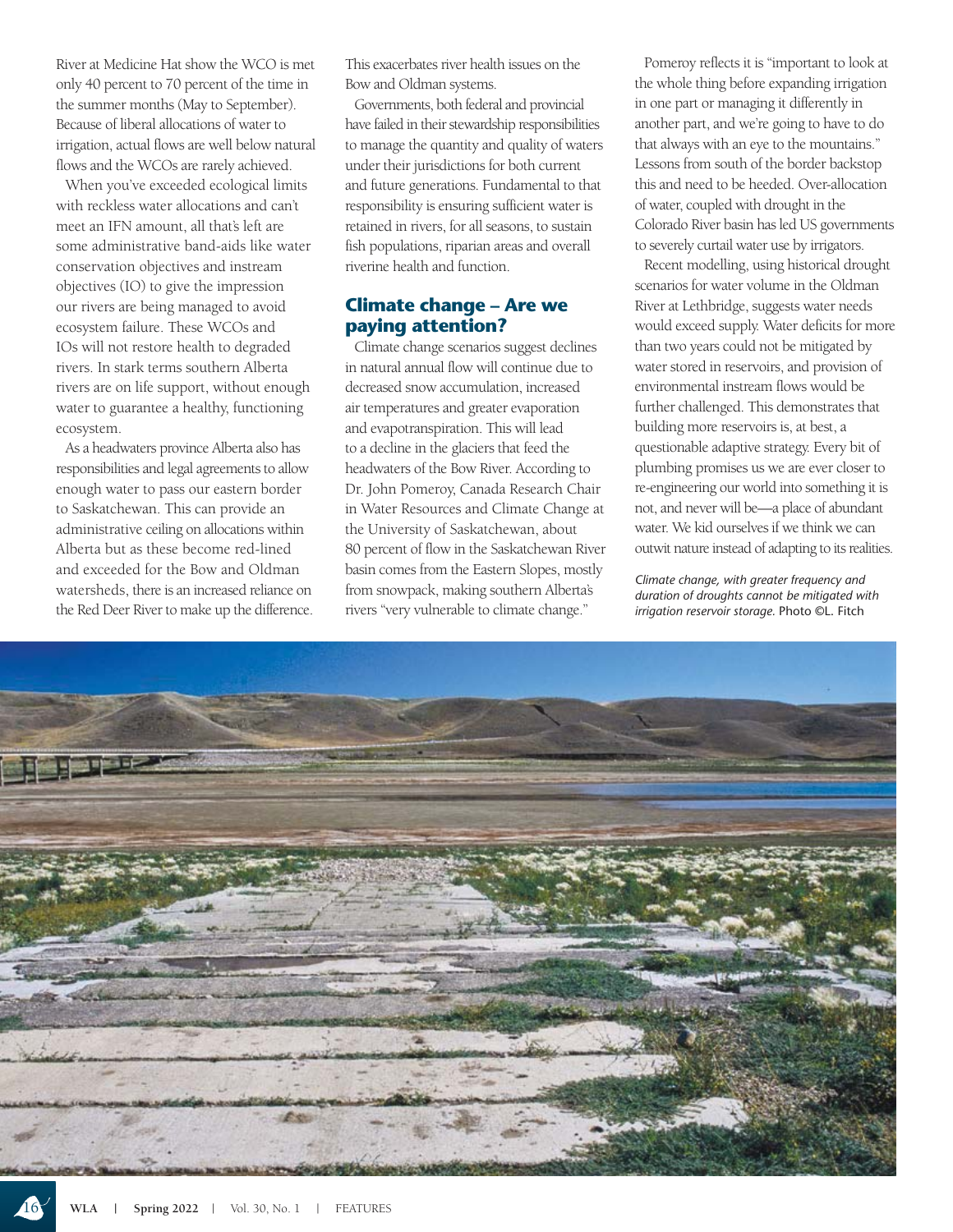#### **In whose interest is irrigation expansion?**

Irrigation Districts, with support from government, boldly assert that modernization of irrigation infrastructure does not require impact assessment and that decisions about expansion of irrigated acres are solely their purview. Construction of new and expanded storage reservoirs may or may not require impact assessment based on decisions of provincial and federal regulators. This massive irrigation expansion could proceed without a determination of whether or not it is in the public interest.

Initiatives with a proposed investment of public money that involve public resources (water) and have the potential to significantly impact the public interest in broader matters of ecosystem health should require greater scrutiny. What could be more in the public interest in semi-arid southern Alberta than maintaining adequate instream flows and the health of our rivers?

An independent review of this massive irrigation expansion has the potential to clarify the staggering lack of information on public interest matters such as: the history of irrigation development, especially allocations that ignored river health; a compliant, if not captured regulator that let allocations spin out of control; disturbing details on serious declines in river health, including water quality and biodiversity; how much the Alberta taxpayer has contributed to irrigation infrastructure and efficiency goals, with such little payback in river flows; a government that refuses to act proactively to remedy the situation; and corporate bodies (Irrigation Districts) that seem to be answerable to no one but themselves.

In this 'hydro-illogical' cycle, every proposed technological fix, including dams, reservoirs, spillways and efficiency gains through converting canals to pipelines, drop-tube pivots and water scheduling, is touted as solving the problem of water scarcity, until they are actually built. Then the cry begins again for more public investment to solve the problem of not addressing limits. Each time, ad infinitum and ad nauseum, politicians are swayed by the promise of more jobs, higher agricultural production and greater commodity exports from these fixes. We would be well advised to step out of this cycle.

Irrigation expansion simply maintains the



*Although increased irrigation efficiency, through use of pivots, reduces water requirements, increased irrigation acreage continues to threaten the health of southern Alberta rivers.* Photo ©L. Fitch

cycle. The project is proposed to meet the immediate desire of the irrigation sector for growth, not the needs of future generations living with reduced river flows and the economic albatross of maintaining the accumulated infrastructure.

Irrigation interests might think they are adapting to climate change with the modernization and off-stream storage aspects of this expansion scheme. The reality is that without ensuring some of the water "saved" is left in rivers, it is just more of the same thinking that has left us with depleted rivers and risk of shortage to meet current allocations.

An environmental impact assessment (EIA) might allow those not benefitting directly from this scheme to see how other attributes important to a broader public might be affected.

A review could focus on the many questions related to this expansion initiative. No details are forthcoming on what the anticipated diversion rates might be, how much more of the licensed allocations of water will be diverted, when the water will be diverted, what changes will occur on return flows, how much more water will be lost from increased surface evaporation from reservoirs and, most troubling, potential impacts on southern Alberta rivers and on river flows downstream to the Saskatchewan River Delta in Manitoba. Also unclear are what lands are proposed for irrigation

expansion and whether any of those lands will involve cultivation of native grassland, similarly imperilled as are rivers.

Lastly, the question of ecosystem limits needs to be addressed, perhaps with a simple question about irrigation expansion – how much is enough, and have we already exceeded reasonable limits? Could some of the water saved through efficiency improvements be used to augment instream flows? This is not an unreasonable suggestion given the high level of taxpayer investment.

#### **Where next for irrigation in Alberta?**

If this scheme is a race to exercise irrigation "rights", to use up all the allocation, who eventually wins the race? It won't be southern Alberta's rivers and those who cherish them.

Under the current conditions of irrigation allocations, our rivers are suffering and are significantly degraded and the prognosis is for a continual decline in river health. That is the situation where irrigation interests are already using, on average, two thirds of their licensed allocations. Taking more will simply exacerbate an already chronic state of poor river health.

Some might find perfection in row upon row of potatoes. Fair enough. But to push the vision of endless irrigated fields towards the ultimate death of our rivers will not find universal support from Albertans who are